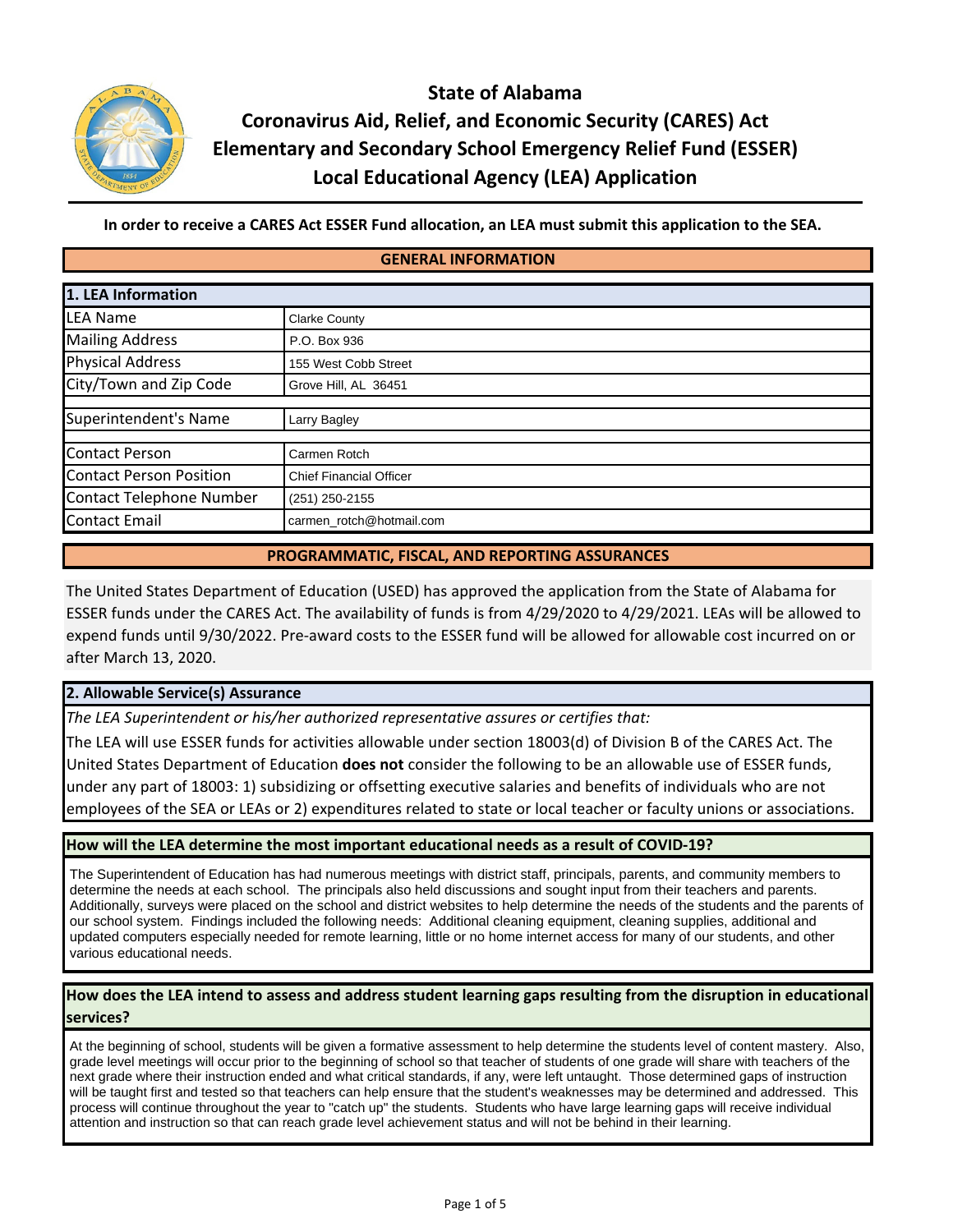| Which allowable activities will the LEA use ESSER funds to provide educational services? (Select all that apply)                                                                  |                                                                                                                   |                                                                                                                |         |               |                                                                                                            |                                           |  |  |
|-----------------------------------------------------------------------------------------------------------------------------------------------------------------------------------|-------------------------------------------------------------------------------------------------------------------|----------------------------------------------------------------------------------------------------------------|---------|---------------|------------------------------------------------------------------------------------------------------------|-------------------------------------------|--|--|
|                                                                                                                                                                                   | V                                                                                                                 | Activities authorized by the Every Student Succeeds Act (ESSA).                                                |         |               |                                                                                                            |                                           |  |  |
|                                                                                                                                                                                   |                                                                                                                   | Activities authorized by the Individuals with Disabilities Education Act (IDEA).                               |         |               |                                                                                                            |                                           |  |  |
|                                                                                                                                                                                   |                                                                                                                   | Activities authorized by the Adult Education and Family Literacy Act.                                          |         |               |                                                                                                            |                                           |  |  |
|                                                                                                                                                                                   |                                                                                                                   |                                                                                                                |         |               | Activities authorized by the Carl D. Perkins Career and Technical Education Act of 2006.                   |                                           |  |  |
| Activities authorized by subtitle B of Title VII of the McKinney-Vento Homeless Assistance Act.                                                                                   |                                                                                                                   |                                                                                                                |         |               |                                                                                                            |                                           |  |  |
|                                                                                                                                                                                   |                                                                                                                   | Coordination of preparedness and response efforts of local education agencies with State, local, Tribal, and   |         |               |                                                                                                            |                                           |  |  |
|                                                                                                                                                                                   |                                                                                                                   | territorial public health departments, and other relevant agencies, to improve coordinated responses among     |         |               |                                                                                                            |                                           |  |  |
|                                                                                                                                                                                   |                                                                                                                   | such entities to prevent, prepare for, and respond to coronavirus.                                             |         |               |                                                                                                            |                                           |  |  |
| $\boldsymbol{ \mathcal{V} }$                                                                                                                                                      |                                                                                                                   | Providing principals and other school leaders with the resources necessary to address the needs of the         |         |               |                                                                                                            |                                           |  |  |
|                                                                                                                                                                                   |                                                                                                                   | individual schools.                                                                                            |         |               |                                                                                                            |                                           |  |  |
|                                                                                                                                                                                   |                                                                                                                   | Activities to address the unique needs of low-income children or students, children with disabilities, English |         |               |                                                                                                            |                                           |  |  |
|                                                                                                                                                                                   |                                                                                                                   | learners, racial and ethnic minorities, students experiencing homelessness, and foster care youth, including   |         |               |                                                                                                            |                                           |  |  |
|                                                                                                                                                                                   |                                                                                                                   | how outreach and service delivery will meet the needs of each population.                                      |         |               |                                                                                                            |                                           |  |  |
| Developing and implementing procedures and systems to improve the preparedness and response efforts of<br>$\boldsymbol{ } \boldsymbol{\mathit{v}}$<br>local educational agencies. |                                                                                                                   |                                                                                                                |         |               |                                                                                                            |                                           |  |  |
|                                                                                                                                                                                   |                                                                                                                   |                                                                                                                |         |               |                                                                                                            | $\boldsymbol{ } \boldsymbol{\mathcal{V}}$ |  |  |
|                                                                                                                                                                                   | the spread of infectious diseases.                                                                                |                                                                                                                |         |               |                                                                                                            |                                           |  |  |
|                                                                                                                                                                                   | $\boldsymbol{v}$                                                                                                  |                                                                                                                |         |               | Purchasing supplies to sanitize and clean the facilities of a local educational agency, including building |                                           |  |  |
|                                                                                                                                                                                   |                                                                                                                   | operated by such agency.                                                                                       |         |               |                                                                                                            |                                           |  |  |
|                                                                                                                                                                                   |                                                                                                                   | Planning for and coordinating during long-term closures, including for how to provide meals to eligible        |         |               |                                                                                                            |                                           |  |  |
|                                                                                                                                                                                   |                                                                                                                   | students, how to provide technology for online learning to all students, how to provide guidance for carrying  |         |               |                                                                                                            |                                           |  |  |
|                                                                                                                                                                                   | $\boldsymbol{V}$                                                                                                  | out requirements under the Individuals with Disabilities Education Act (20 USC 1401 et seq.) and how to        |         |               |                                                                                                            |                                           |  |  |
|                                                                                                                                                                                   |                                                                                                                   | ensure other educational services can continue to be provided consistent with all Federal, State, and local    |         |               |                                                                                                            |                                           |  |  |
|                                                                                                                                                                                   |                                                                                                                   | requirements.                                                                                                  |         |               |                                                                                                            |                                           |  |  |
|                                                                                                                                                                                   |                                                                                                                   | Purchasing educational technology (including hardware, software, and connectivity) for students who are        |         |               |                                                                                                            |                                           |  |  |
| served by the local educational agency that aids in regular and substantive educational interaction between<br>$\boldsymbol{V}$                                                   |                                                                                                                   |                                                                                                                |         |               |                                                                                                            |                                           |  |  |
|                                                                                                                                                                                   |                                                                                                                   | students and their classroom instructors, including low-income students and students with disabilities,        |         |               |                                                                                                            |                                           |  |  |
| which may include assistive technology or adaptive equipment.                                                                                                                     |                                                                                                                   |                                                                                                                |         |               |                                                                                                            |                                           |  |  |
|                                                                                                                                                                                   |                                                                                                                   | Providing mental health services and supports.                                                                 |         |               |                                                                                                            |                                           |  |  |
| Planning and implementing activities related to summer learning and supplemental afterschool programs,                                                                            |                                                                                                                   |                                                                                                                |         |               |                                                                                                            |                                           |  |  |
|                                                                                                                                                                                   |                                                                                                                   | including providing classroom instruction or online learning during the summer months and addressing the       |         |               |                                                                                                            |                                           |  |  |
|                                                                                                                                                                                   |                                                                                                                   | needs of low-income students, students with disabilities, English learners, migrant students, students         |         |               |                                                                                                            |                                           |  |  |
|                                                                                                                                                                                   |                                                                                                                   | experiencing homelessness, and children in foster care.                                                        |         |               |                                                                                                            |                                           |  |  |
|                                                                                                                                                                                   | Other activities that are necessary to maintain the operation of and continuity of services in local              |                                                                                                                |         |               |                                                                                                            |                                           |  |  |
|                                                                                                                                                                                   | $\boldsymbol{v}$<br>educational agencies and continuing to employ existing staff of the local educational agency. |                                                                                                                |         |               |                                                                                                            |                                           |  |  |
|                                                                                                                                                                                   |                                                                                                                   |                                                                                                                |         |               |                                                                                                            |                                           |  |  |
|                                                                                                                                                                                   |                                                                                                                   |                                                                                                                |         |               | Provide a detailed budget to explain how ESSER funds will be used in your LEA.                             |                                           |  |  |
|                                                                                                                                                                                   |                                                                                                                   |                                                                                                                |         |               | <b>CARES Act ESSER Funds</b>                                                                               |                                           |  |  |
|                                                                                                                                                                                   |                                                                                                                   |                                                                                                                |         |               | <b>FUND SOURCE CODE 4290</b>                                                                               |                                           |  |  |
|                                                                                                                                                                                   | <b>Function</b>                                                                                                   | <b>Object</b>                                                                                                  | Program | <b>Amount</b> | <b>Brief Description of Expenditure</b>                                                                    |                                           |  |  |
| 1100                                                                                                                                                                              |                                                                                                                   | 411                                                                                                            | 1200    | \$6,000.00    | <b>Instructional Supplies</b>                                                                              |                                           |  |  |
| 1100                                                                                                                                                                              |                                                                                                                   | 411                                                                                                            | 1500    | \$23,574.00   | <b>Instructional Supplies</b>                                                                              |                                           |  |  |
| 1100                                                                                                                                                                              |                                                                                                                   | 495                                                                                                            | 1200    | \$380,000.00  | <b>Computer Equipment</b>                                                                                  |                                           |  |  |
| 1100                                                                                                                                                                              |                                                                                                                   | 495                                                                                                            | 1500    | \$233,400.18  | <b>Computer Equipment</b>                                                                                  |                                           |  |  |
| 2140                                                                                                                                                                              |                                                                                                                   | 489                                                                                                            | 8210    | \$37,000.00   | Non-instructional supplies, PPE                                                                            |                                           |  |  |
| 3200                                                                                                                                                                              |                                                                                                                   | 347                                                                                                            | 8,320   | \$200,000.00  | <b>Sanitation Supplies &amp; Services</b>                                                                  |                                           |  |  |
| 3200                                                                                                                                                                              |                                                                                                                   | 589                                                                                                            | 8320    | \$25,876.00   | <b>Cleaning Machines</b>                                                                                   |                                           |  |  |
| 9200                                                                                                                                                                              |                                                                                                                   | 411                                                                                                            | 4900    | \$32,732.35   | Non-public school Instructional Supplies                                                                   |                                           |  |  |
| 9200                                                                                                                                                                              |                                                                                                                   | 495                                                                                                            | 4900    | \$95,010.27   | Non-public school Computer Equipment                                                                       |                                           |  |  |
| 9200                                                                                                                                                                              |                                                                                                                   | 347                                                                                                            | 4900    | \$76,708.00   | Non-public school Sanitation Services                                                                      |                                           |  |  |
| 6910                                                                                                                                                                              |                                                                                                                   | 910                                                                                                            | 8690    | \$22,659.20   | <b>Indirect Cost</b>                                                                                       |                                           |  |  |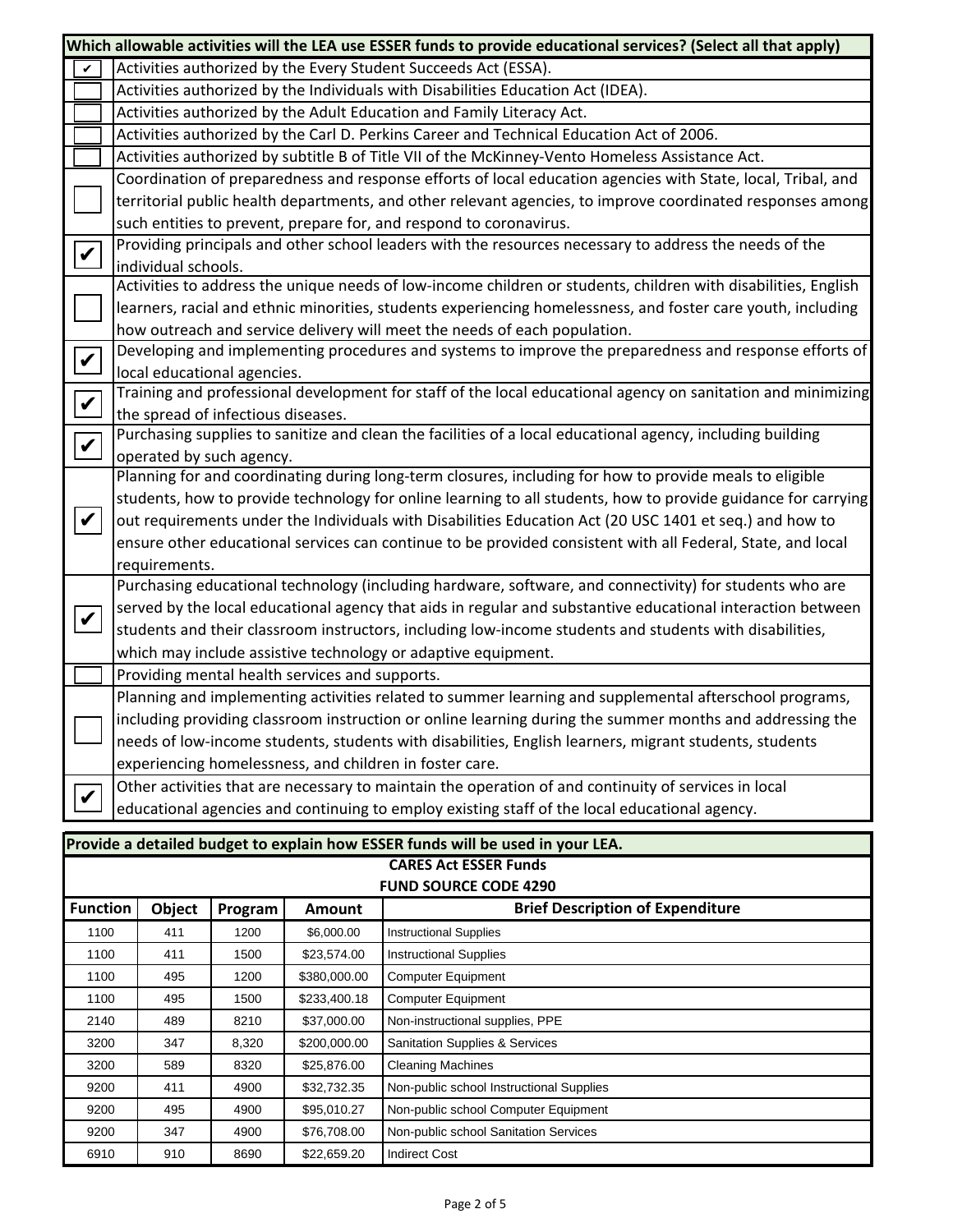#### **What is the LEA's proposed timeline for providing services and assistance to students and staff?**

The Clarke County school system entered into a contract with Cintas to clean and sanitize each of our seven schools on a rotational basis. They will also clean all the school cafeterias and all the buses. Additionally, they will provide cleaning supplies, hand sanitizer and stands, soap, paper towels, etc. to each school. Janitors at each school will also use Cintas products that have been approved by the CDC top kill the COVID virus. During the week of July 20, 2020, initial cleanings will be completed at each school, all school cafeterias, and all school buses. Hand sanitizer stations are being installed as well as soap dispensers in all restrooms. Cleaning solutions are being delivered during this time. Computers (Chromebooks) were ordered July 13, 2020 and should be delivered prior to September 1, 2020. Face masks were ordered for the transportation department. A cleaning machine was ordered for each school that uses a misting solution to clean each classroom as needed.

### **How will the LEA use ESSER funds to promote remote learning?**

One of the greatest needs in the Clarke County school system was the need for more computers or learning devices for our students. We are not a "one device to one student" school system. Therefore, it was imperative to purchase enough computers for students to be able to learn remotely from their home if needed. The system is also heavily involved in training district personnel and teachers in Schoology which is provided free of charge from Alabama State Department of Education. Also, students that have chosen traditional school instead of virtual school will have deeper daily instruction in computer skills and will be assigned curriculum lessons taught in a digital format so that students will have the necessary skills to learn remotely if needed.

### **3. Equitable Services Assurances**

*The LEA Superintendent or his/her authorized representative assures or certifies the following:*

- The LEA receiving ESSER funds will provide equitable services to students and teachers in non‐public schools as required under Section 18005 of Division B of the CARES Act.
- The LEA receiving ESSER funds will provide equitable services to students and teachers in non‐public schools located within the LEA in the same manner as provided under Section 1117 of the ESEA, as determined through timely and meaningful consultation with representatives of non‐public schools.
- The LEA will ensure that it will maintain control of funds for the services and assistance provided to a non‐public school
- The LEA will ensure that it will have title to materials, equipment, and property purchased with ESSER funds.
- The LEA will ensure that services to a non‐public school with ESSER funds will be provided by the LEA directly, or through contract with, another public or private entity.

Provide a brief explanation of the following: How will equitable service funds be used by the private schools? **How will timely and meaningful consultation occur with private schools? What is the proposed timeline for services and assistance to be implemented by private schools?**

Clarke County has two private schools. Jackson Academy is located in Jackson, AL and Clarke Prep School is located in Grove Hill, AL. When the Cares Act fund information became available, Gwen Powell, Federal Programs Director in Clarke County called and spoke with the headmaster at each school relaying the information to them. She then followed up with an email with the attachment containing all the information. A meeting was scheduled with each school and the information was discussed in detail. Each school represented had a Needs Assessment in which they had listed items they needed to make remote learning a possibility for their school. While the computers and other technology equipment have been ordered for Jackson Academy, Clarke Prep School had a change in leadership and delayed the process. Therefore, all of their computers and other equipment will be ordered by July 23, 2020. The cleaning contracts will begin immediately and run through the year.

### **OTHER ASSURANCES AND CERTIFICATIONS**

### **4. Other Assurances and Certifications**

*The LEA Superintendent or his/her authorized representative assures or certifies the following:*

- The LEA that receives ESSER funds will, to the greatest extent practicable, continue to compensate its employees and contractors during the period of any disruptions or closures related to COVID‐19 in compliance with Section 18006 of Division B of the CARES Act. In addition, LEAs that accept funds will continue to pay employees and contractors to the greatest extent practicable based on the unique financial circumstances of the LEA. CARES Act funds generally will not be used for bonuses, merit pay, or similar expenditures, unless related to disruptions or closures resulting from COVID‐19.
- The LEA will request technical assistance on the use of ESSER funds for remote learning, which includes both distance education as defined in Section 103(7) of the HEA and distance learning as defined in ESEA Section 8101(14), so that students can continue learning during school closures.
- The LEA will cooperate with any SEA monitoring policies and/or procedures with regards to the allowability of expenditures.
- The LEA will use ESSER funds for purposes that are reasonable, necessary, and allocable under the CARES Act.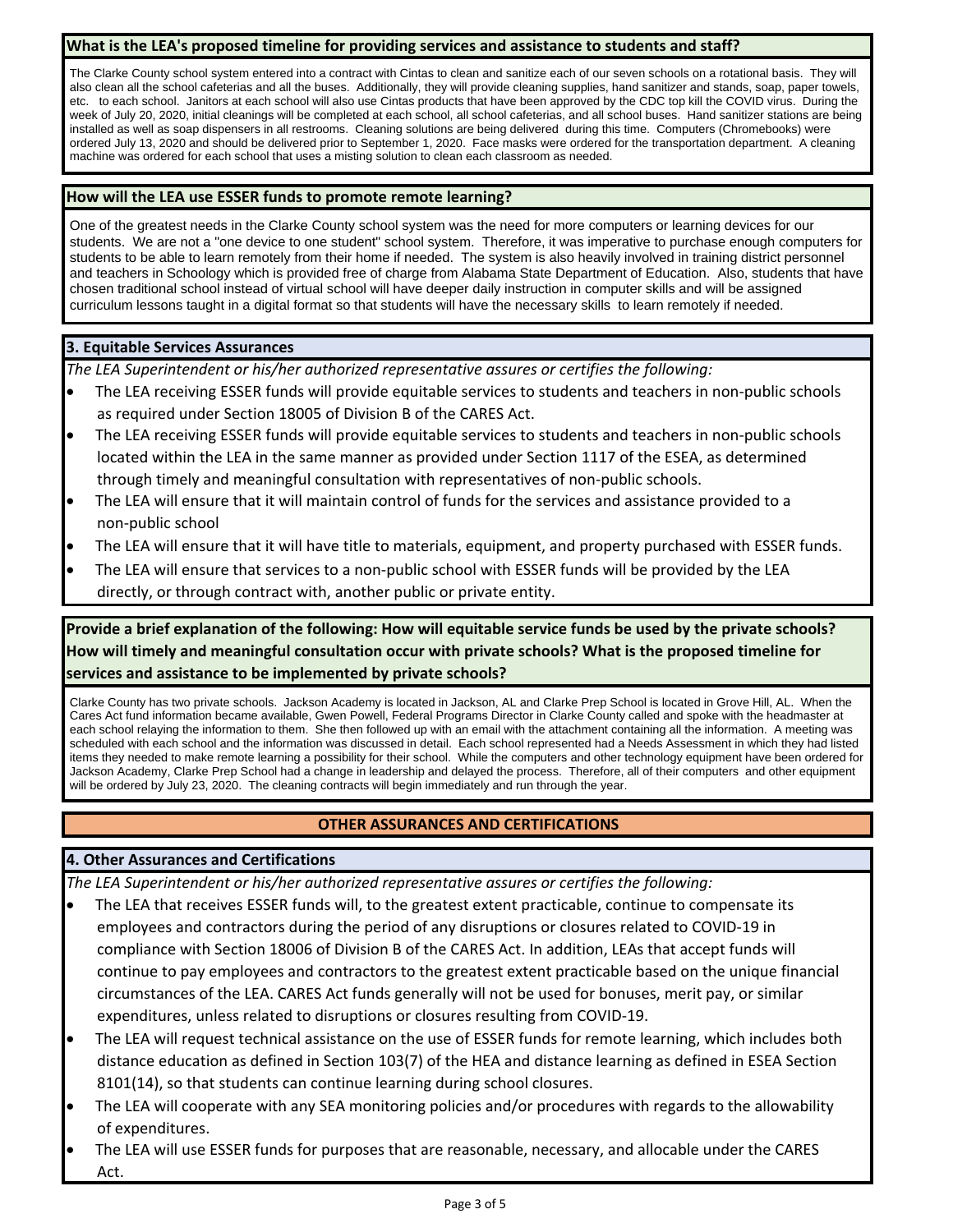*The LEA Superintendent or his/her authorized representative assures or certifies the following:*

- The LEA will provide to the SEA the methodology used to provide services or assistance to students and staff in both public and non‐public schools, the uses of funds and demonstration of their compliance with Section 18003(d), such as any use of funds addressing the digital divide, including securing access to home‐based connectivity and remote‐use devices, related issues in supporting remote learning for all students, including disadvantaged populations.
- The LEA will cooperate with any examination of records with respect to such funds by making records available for inspection, production, and examination, and authorized individuals for interview and examination, upon request.
- The LEA will comply with the provisions of all applicable acts, regulations and assurances; the following provisions of Education Department General Administrative Regulations (EDGAR) 34 CFR Parts 76, 77, 81, 82, 84, 97, 98, and 99; the OMB Guidelines to Agencies on Governmentwide Debarment and Suspension (Nonprocurement) in 2 CFR Part 180, as adopted and amended as regulations of the Department in 2 CFR Part 3485; and the Uniform Guidance in 2 CFR Part 200, as adopted and amended as regulations of the Department in 2 CFR Part 3474.

### **5. Section 442 of the General Education Provisions Act Assurances**

*The LEA Superintendent or his/her authorized representative assures or certifies the following:*

(a) Each local educational agency which participates in an applicable program under which Federal funds are made available to such agency through a State agency or board shall submit to such agency or board a general application containing the assurances set forth in subsection (b). The application shall cover the participation by that local educational agency in all such programs.

(b) The general application submitted by a local education agency under subsection (a) shall set forth assurances (1) that the local educational agency will administer each program by the application in accordance with all applicable statutes, regulations, program plans, and applications;

(2) that the control of funds provided to the local educational agency under each program, and title to property acquired with those funds, will be in a public agency and that a public agency will administer those funds and property;

(3) that the local educational agency will use fiscal control and fund accounting procedures that will ensure proper disbursement of, and accounting for, Federal funds paid to that agency under each program;

(4) that the local educational agency will make reports to the State agency or board and to the Secretary as may reasonably be necessary to enable the State agency or board and the Secretary to perform their duties and that the local educational agency will maintain such records, including the records required under section 443, and provide access to those records, as the State agency or board or the Secretary deem necessary to perform their duties;

(5) that the local educational agency will provide reasonable opportunities for the participation by teachers, parents, and other interested agencies, organizations, and individuals in the planning for and operation of each program;

(6) that any application, evaluation, periodic program plan or report relating to each program will be made readily available to parents and other members of the general public;

(7) that in the case of any project involving construction ‐

(A) the project is not inconsistent with overall State plans for the construction of school facilities, and (B) in developing plans for construction, due consideration will be given to excellence of architecture and design and to compliance with standards prescribed by the Secretary under section 504 of the Rehabilitation Act of 1973 in order to ensure that facilities constructed with the use of Federal funds are accessible to and usable by individuals with disabilities;

(8) that the local educational agency has adopted effective procedures for acquiring and disseminating to teachers and administrators participating in each program significant information from educational research, demonstrations, and similar projects, and for adopting, where appropriate, promising educational practices developed through such projects; and

(9) that none of the funds expended under any applicable program will be used to acquire equipment (including computer software) in any instance in which such acquisition results in a direct financial benefit to any organization representing the interests of the purchasing entity or its employees or any affiliate of such an organization.

(c) A general application submitted under this section shall remain in effect for the duration of the program it covers. The State agencies or boards administering the programs covered by the application shall not require the submission or amendment of such application unless required by changes in Federal or State law or by other significant change in the circumstances affecting an assurance in such application.